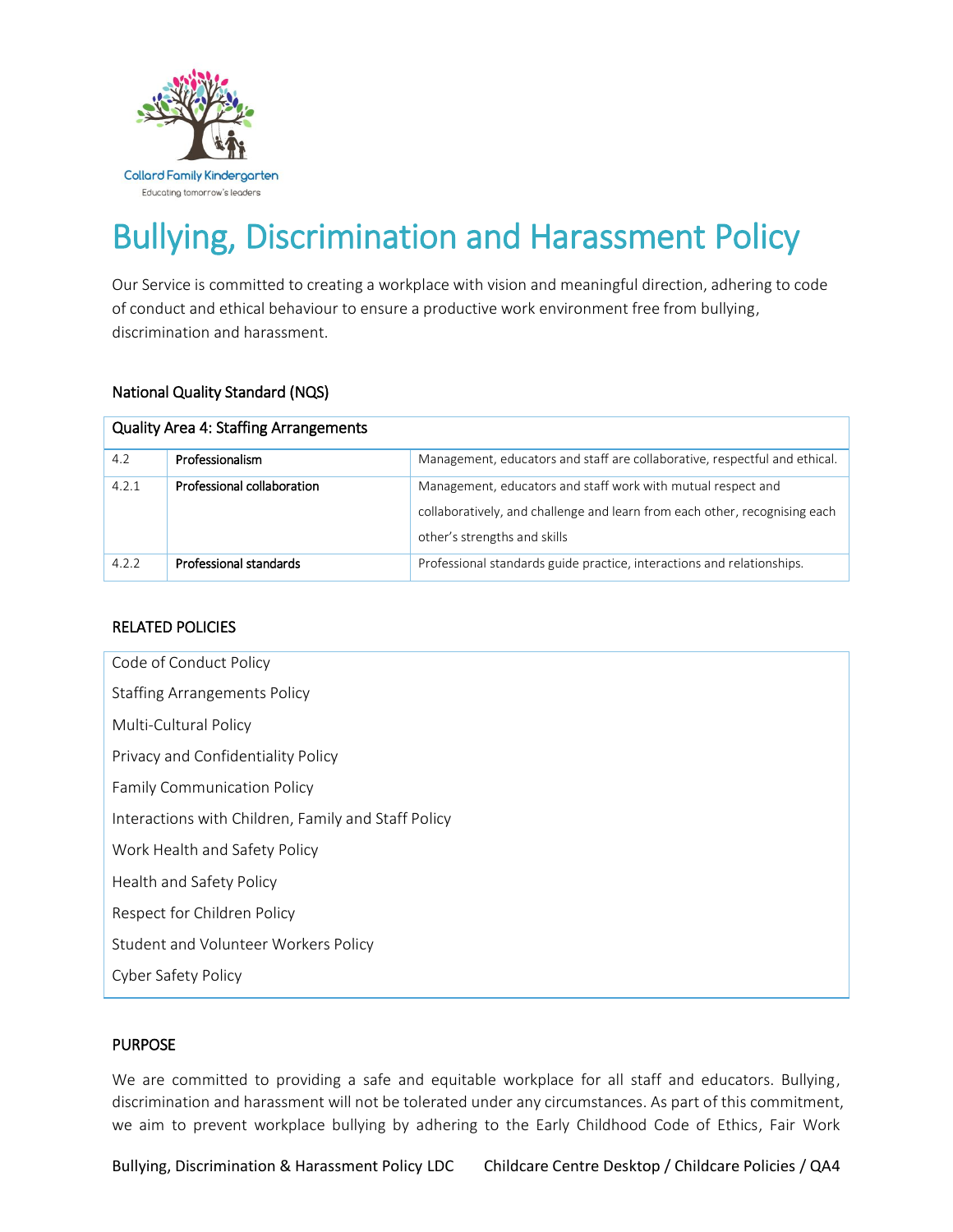

requirements and philosophy, ensuring a safe workplace for all staff and Educators employed at the Service.

## **SCOPE**

This policy applies to staff, management and educators of the Service.

## IMPLEMENTATION

Everyone has a right not be bullied or harassed at work. Workplace bullying occurs when a person or group of people repeatedly behave unreasonably towards a worker or a group of workers, creating a risk to health and safety. Bullying may involve any of the following types of behaviour:

- Aggressive or intimidating conduct
- Belittling or humiliating comments
- Spreading malicious rumours
- Teasing, practical jokes or 'initiation ceremonies'
- Exclusion from work-related events
- Unreasonable work expectations
- Displaying offensive material
- Pressure to behave in an inappropriate manner

Bullying does not include management action carried out in a reasonable manner.

Discrimination occurs when someone is treated less favourably than others because they have a particular characteristic or belong to group within the population, such as age, race or gender.

Harassment involves unwelcome behaviour that intimidates, offends or humiliates a person because of particular characteristics as listed above and including; disability, religion, or sexuality.

There are a number of anti-discrimination, equal employment opportunities, workplace relations, and human rights laws which make it illegal to discriminate or harass a person in the workplace.

Our Service philosophy, code of conduct and early childhood code of ethics will guide educator interactions and best practice by providing a vision, a purpose and meaningful direction to ensure a safe working environment for all staff.

#### Management and Nominated Supervisor will ensure:

 A thorough induction process for new employees is conducted at the commencement of employment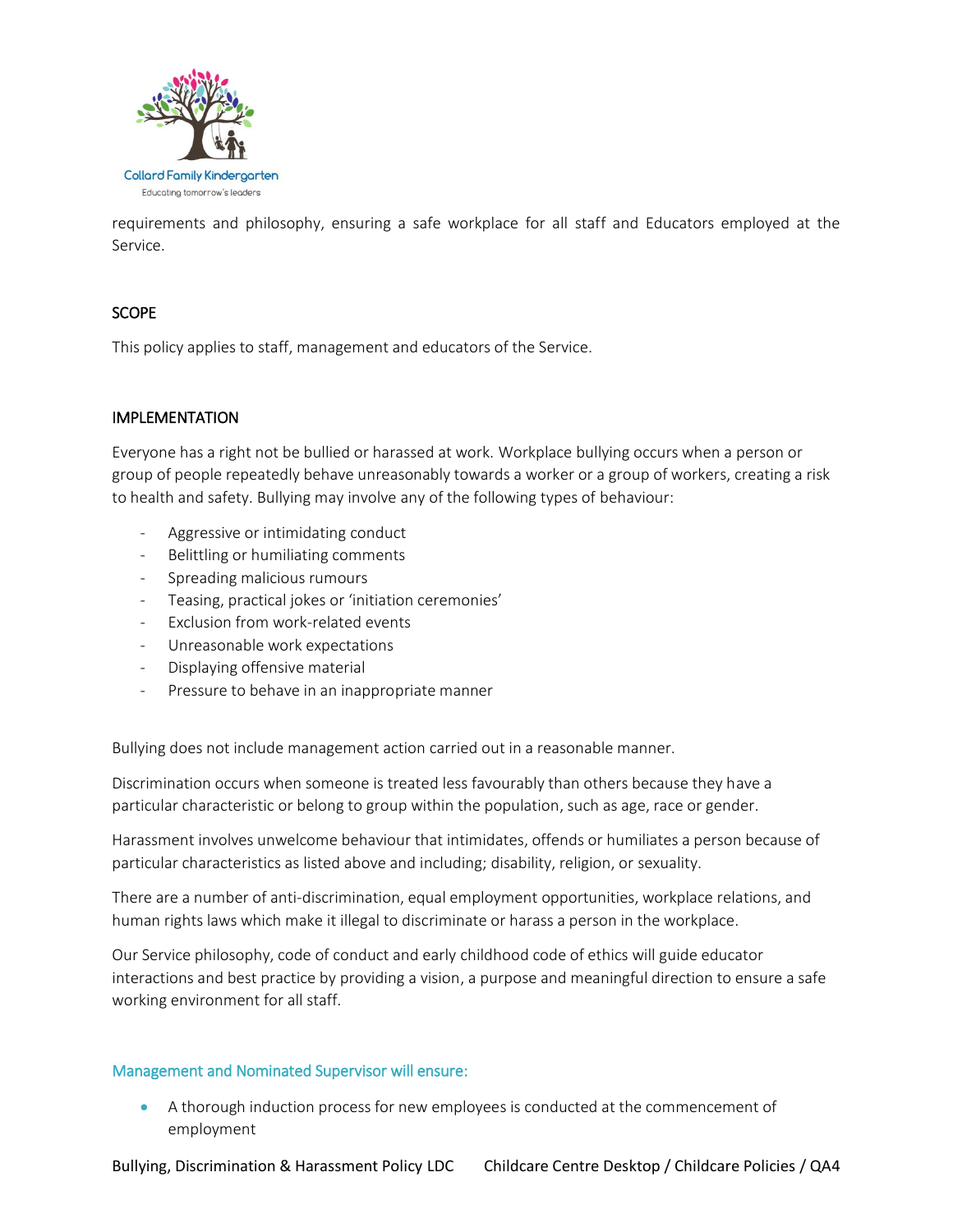

Educating tomorrow's leaders

 They have a comprehensive understanding of the Service's code of conduct, complaint and grievance policy and the Early Childhood Code of Ethics which will be reviewed annually

- Educators are informed that inappropriate behaviour, including bullying and harassment will not be tolerated
- Educators are aware of the Service's bullying and harassment procedure
- **Inappropriate behaviour is addressed**
- Educators are aware of appropriate interactions through professional development and training
- Staff and Educators are aware of their job roles and responsibilities which will be clarified through job descriptions, team meetings, performance appraisals and expectations
- Constructive feedback is provided to staff and Educators
- Communication practices are reviewed frequently to ensure best practice
- All staff and educators are treated equally
- Meetings are documented accurately and appropriately
- An understanding and compliance with discrimination law

## Educators will:

- Be involved in decision making with a clear understanding of their roles and responsibilities, outlined in each individual job description
- Be encouraged to embrace the uniqueness and diversity of their colleagues
- Respect the skills, strengths and opinions of all educators in order to create team cohesion based on professionalism
- Comply with discrimination law
- Be responsible for their own actions in the workplace
- Raise matters of concern at an early stage to management
- Provide management with specific information regarding the perceived bullying and being prepared to have the complaint made known to the person, to allow for fair management and rectification
- Maintain confidentiality and not discuss or release information relating to a bullying allegations

#### Source

- Australian Children's Education & Care Quality Authority (2014)
- Guide to the Education and Care Services National Law
- Education and Care Services National Regulations (2015) ECA Code of Ethics
- Guide to the National Quality Standard
- Fair Work
- Early Childhood Australia [www.earlychildhoodaustralia.org.au](http://www.earlychildhoodaustralia.org.au/)
- Australasian Legal information institute **[www.austlii.edu.au](http://www.austlii.edu.au/)**
- Revised National Quality Standard